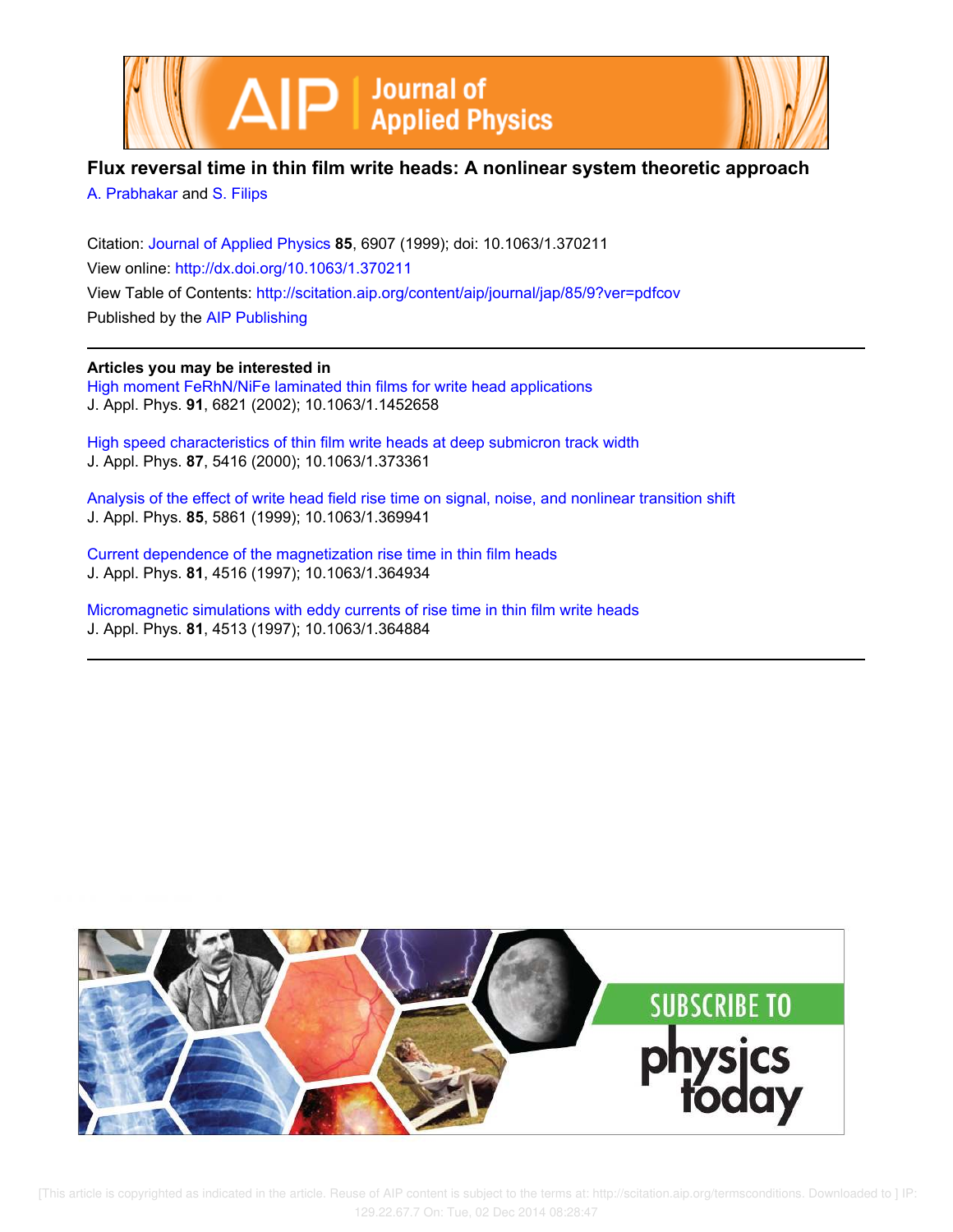# **Flux reversal time in thin film write heads: A nonlinear system theoretic approach**

A. Prabhakar<sup>a)</sup> and S. Filips<sup>b)</sup> *MKE-Quantum Components, 1450 Infinite Drive, Louisville, Colorado 80027*

(Received 28 September 1998; accepted for publication 5 February 1999)

Large amplitude write currents elicit a nonlinear frequency response from thin film write heads. Saturation of the yoke structure causes the measured inductance to be a simultaneous function of both frequency and amplitude. Density plots are used to study the change in inductance over a two dimensional input parameter space comprising ac write current frequency  $(1 \leq f \leq 150 \text{ MHz})$  and dc write current amplitude  $(0 < I < 60$  mA). A simple lumped element reluctance model representing such coupled behavior is proposed. The model extends quasistatic measurements that indicate a quadratic relation between the input magneto-motive force and the magnetic flux in the yoke structure. The circuit consists of a nonlinear reluctance element, described by a Volterra series, connected in series to a linear inductive element. The superposition theorem allows an analytic estimation of the flux reversal time for increasing write current amplitudes. A typical thin film write head that exhibits a quadratic dependence of flux on write current amplitude is analyzed. The model predicts a 30% decrease in flux reversal time over that predicted by a linear model as the amplitude of a stepped input write current is increased by a factor of 10. © *1999 American Institute of Physics.* [S0021-8979(99)09909-0]

#### **I. INTRODUCTION**

The inductive response of a thin film write head is usually measured either as a function of dc write current amplitude at a fixed frequency<sup>1</sup> or as a function of ac write current frequency at a fixed dc write current amplitude. $2$  However, saturation of the yoke structure reduces eddy current and domain wall effects causing the inductance to be a simultaneous function of write current amplitude and frequency. It is useful to study changes in the inductance over a two dimensional (2D) input parameter space comprising amplitude and frequency using density plots. Such plots use a color scheme to represent the change in inductance over the amplitude-frequency parameter space. A typical thin film head is studied as we sweep the ac frequency  $(1 \leq f)$  $<$  150 MHz) and gradually step up dc write current amplitude  $(0 < I < 60$  mA). The data clearly show a nonlinear coupling between the yoke inductance and the write current amplitude and frequency.

The Ni–Fe thin film head used in our experiments is typical of those used in current disk drive products. The yoke structure is 20  $\mu$ m wide and 35  $\mu$ m long, the latter dimension measured as distance from the air bearing surface. The head comprises a single layer 11 turn write coil with a stack height of 12  $\mu$ m. These dimensions are approximate and are subject to variations during the manufacturing process. Although the results presented are for measurements on a particular head, the coupled amplitude and frequency dependence of the inductance is observed in a number of samples and is believed to be a characteristic of thin film heads in general. The write coils are often connected to an instrument via a flex interconnect  $(FIC)$  that has its own frequency dependent impedance. Using a lossless transmission line model for the FIC, we estimate the maximum frequency to which the observed inductance can be used as a valid measure of the inductance of the yoke structure.

A calculation of the flux reversal time in a thin film write head is complicated by the nonlinear response of the system. Parts of the head get saturated as the write current increases in amplitude. A linear transmission line model can be solved iteratively using a spatially nonuniform permeability distribution to predict the low frequency saturation characteristics of a write head.<sup>3-5</sup> Researchers have also developed a piecewise linear model to study the issue of high frequency write head saturation.<sup>6</sup> However, the use of such iterative procedures on piece-wise linear models does not permit an analytic solution to an inherently nonlinear problem. Furthermore, an input pulse has multiple frequency components. Using a single inductance-saturation curve, measured at a fixed ac write current frequency, to predict the response of the write head can only act as a good first approximation.<sup>7</sup> Our experiments indicate that the inductance-saturation characteristics depend on the frequency of the superimposed ac write current. Hence, it is necessary to develop a model that couples the frequency and saturation response of the write head.

The time domain response of the nonlinear system cannot be related to its frequency response using linear Fourier transforms. There does exist an analytic theory that links time and frequency domain measurements for a nonlinear system<sup>8</sup> where the response of a nonlinear circuit element is represented by a Volterra series. We have developed an analogous nonlinear reluctance model to estimate the dependence of flux reversal time on write current amplitudes as the

 [This article is copyrighted as indicated in the article. Reuse of AIP content is subject to the terms at: http://scitation.aip.org/termsconditions. Downloaded to ] IP: 129.22.67.7 On: Tue, 02 Dec 2014 08:28:47

a)Currently at ReadRite Corp., Milpitas, CA 95035.

Electronic mail: anilpr@yahoo.com

b)Currently at Seagate Storage Products, Longmont, CO 80503.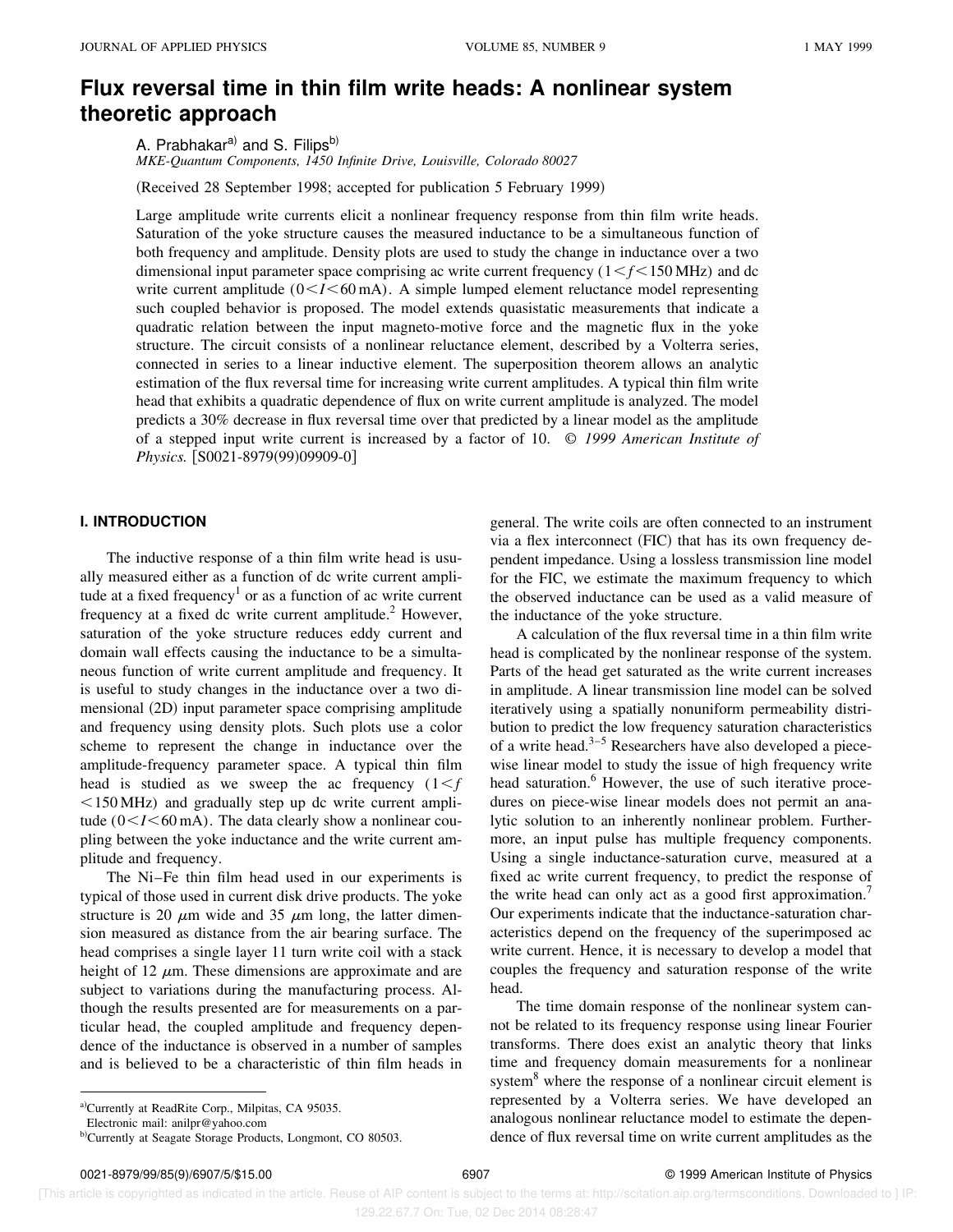

FIG. 1. Write current dependence of the yoke inductance. Yoke inductance is measured as the difference between the unsaturated and saturated write head inductance. The frequency of the small amplitude ac signal was 2 MHz.

write head undergoes saturation. High amplitude pulsed experiments and frequency response experiments are often conducted on thin film heads and their related magnetic materials. $9,10$  We hope that the development of a nonlinear system theory will enable researchers to link the time and frequency domain measurements on thin film write heads.

#### **II. INDUCTANCE MEASUREMENTS**

We measure the inductance of a thin film head by superimposing a small amplitude ac signal on a dc write current. The inductance as a function of dc write current provides us with the saturation characteristics of the thin film head. The characteristics are used to understand the response of the head as the yoke structure undergoes spatially nonuniform saturation.<sup>1</sup> The characteristics also form the basis of the saturation sub model used to predict the nonlinear time domain response of the write head.<sup>7</sup> Figure 1 shows the inductance-saturation response of a typical thin film write head with a saturation point at approximately 30 mA. The effects of the FIC between the network analyzer and the yoke structure were minimized by taking the difference between the unsaturated and saturated yoke inductance. Saturation of the yoke structure was achieved by placing the head in an external magnetic field of 2.8 kOe.

When measured as a function of ac signal frequency at a fixed dc write current, the inductance of a thin film head rolls off at high frequencies<sup>2</sup> as shown in Fig. 2. The presence of a FIC limits the maximum frequency to which we can reliably claim to be measuring the inductance of the write head. Assuming that the FIC behaves as a lossless transmission line with characteristic impedance  $Z_0$  and resonance radial frequency  $\omega_0$ , the measured impedance

$$
\frac{Z}{Z_0} = \frac{Z_L \cos \theta + jZ_0 \sin \theta}{Z_0 \cos \theta + jZ_0 \sin \theta},
$$
\n(1)

where  $\theta = \omega/\omega_0$ ,  $\omega$  is the operating radial frequency and  $Z_L$ is the load impedance seen by the FIC. For  $\theta^2/2 \ll 1$ , cos  $\theta$  $\approx$ 1 and sin  $\theta \approx \theta$ , let us rewrite Eq. (1) as



FIG. 2. Frequency dependence of the yoke inductance at zero dc write current. Yoke inductance is measured as the difference between the unsaturated and unsaturated write head inductance. The asymptotic value of *L* represents the inductance of the air coil with the yoke completely saturated.

$$
\frac{Z}{Z_0} \approx \frac{Z_L + jZ_0 \theta}{Z_0 + jZ_L \theta}.
$$
\n(2)

The assumption that  $\omega \ll \sqrt{2}\omega_0$  allows us to approximate the measured inductance as

$$
\frac{1}{\omega} \text{Im}[Z] \triangleq L(\omega) \approx L_{\text{yoke}}(\omega) + L_{\text{flex}},\tag{3}
$$

where  $L_{\text{flex}}$  represents the inductive response of the FIC. Typical values for the inductance and capacitance of the FIC are 30 nH and 3 pF, respectively,<sup>11</sup> yielding  $Z_0 = 100 \Omega$  and  $\omega_0$ = 2 $\pi$ (530 MHz). Hence, it is reasonable to assume that Eq.  $(3)$  is valid to about 150 MHz, where one observes a flattening out of the measured inductance. For higher values of  $\omega$ , the additive approximation in Eq. (3) breaks down. As  $\omega \rightarrow \omega_0$  the frequency response is dominated by that of the FIC and has a resonant effect on the measured impedance.

Figures 1 and 2 establish that the inductance of a write head depends on both the frequency and the saturation characteristics of the yoke structure. Density plots show the changes in inductance as both ac frequency and dc write current amplitude are varied. Figure 3 is a density plot of the unsaturated yoke inductance. A roll-off in inductance occurs as either frequency or current amplitude increase. A similar measurement of the saturated yoke inductance was also taken. Extending the method suggested in Ref. 7, the quasistatic flux is obtained as

$$
\Phi(I,\omega) = \frac{1}{N} \int_0^I [L(i,\omega) - L_{sat}(i,\omega)]di,
$$
\n(4)

where  $L_{\text{sat}}$  is the saturated yoke inductance. Numerical integration of the inductance data was performed using the trapezoidal rule. A density plot of  $\Phi(I,\omega)$  is shown in Fig. 4. Since we are treating  $\omega$  as a constant in Eq. (4), the variation in  $\Phi$  with increasing frequency follows the frequency dependence of the inductance. We shall attempt to quantify the effects of such a frequency dependence in Sec. III.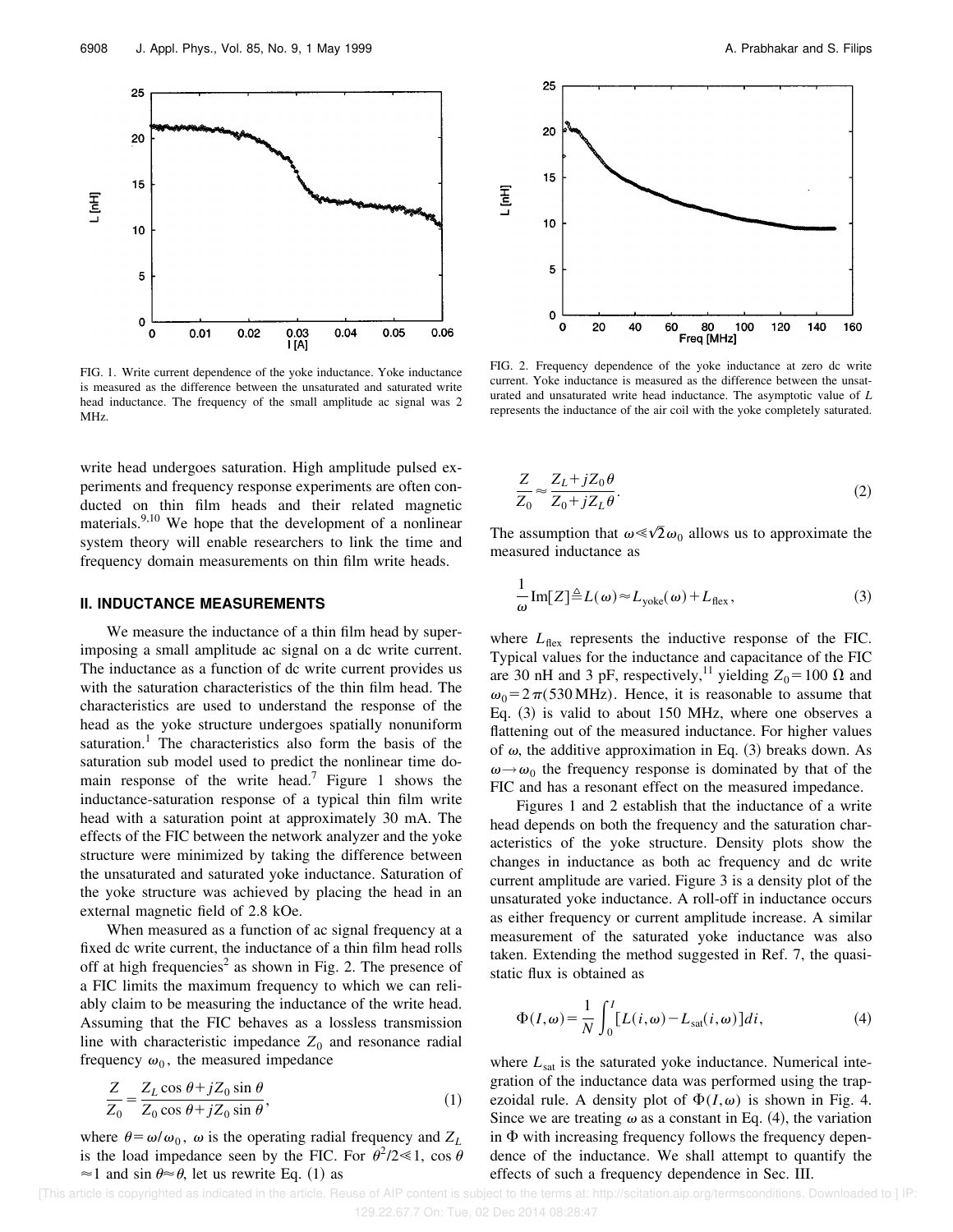

FIG. 3. Variation in unsaturated yoke inductance as a function of input dc write current amplitude and ac write current frequency.

#### **III. NONLINEAR RELUCTANCE MODEL**

Calculations of the deep gap field often rely on a transmission line/head reluctance model. $^{3,12,13}$  We use the simple lumped element model shown in Fig. 5 to describe the nonlinear characteristics of the head and choose not to plunge into the complexity of spatially inhomogeneous head saturation. The input voltage,  $v(t)$ , is equal to the magneto-motive force  $(MMF)$  while the current,  $i(t)$ , represents the magnetic flux in the head,  $\phi$ . The deep gap flux,  $i_g(t)$ , is proportional to the MMF,  $v_R(t)$ , that appears across the combined linear reluctance of the yoke and the air gap, *R*. Since the reluctance of the air gap is much larger than that of the yoke, it is reasonable to assume that *R* represents the linear reluctance of the air gap. The admittance,  $Y_R$ , acts as a nonlinear voltage controlled current element and is represented by a linear part in parallel with a current source.

The linear *R*-*L* circuit acts as a low pass filter with an exponential response and a time constant  $\tau = b_1/a_1$ . The



FIG. 4. Variation in yoke flux, as defined by Eq.  $(4)$ , with changing input dc write current amplitude and ac write current frequency. The data were collected by sweeping frequency in steps of 0.75 MHz and then stepping up dc write current in steps of 1 mA.



FIG. 5. Nonlinear lumped element circuit for a thin film write head. The input  $v(t) \equiv \text{MMF}$ , the current  $i(t) \equiv \phi$ , and the deep gap flux  $i_g(t)$  $\propto v_R(t)$ .

term  $b_1$  is the linear admittance of the resistor and  $Y_L$  $= a_1/s$  that of the inductor measured at frequency  $s = j\omega$ . We choose a circuit with a frequency response that is consistent with the observed decrease in inductance at high frequencies. This simple approximation decouples the frequency response from the saturation effects using a minimum number of circuit elements. However, the circuit introduces a phase lag between the MMF and the flux, reminiscent of the phase lag observed by some researchers.<sup>14</sup> The introduction of any loss mechanism via a complex permeability into a reluctance model will cause such a phase lag. A more accurate match to the frequency response would necessitate the use of a more complicated eddy current model.<sup>7</sup>

Let the time domain characteristics of the nonlinear resistor be expressed as a Volterra series

$$
i_R(t) = \sum_{n=1}^{\infty} b_n v_R^n(t)
$$
 (5)

such that the Laplace transform of its admittance is

$$
Y_{\text{Rn}}(s_1, s_2, \dots, s_n) \triangleq b_n \quad \forall n \ge 1. \tag{6}
$$

The term  $i_{NR}(t)$  represents the nonlinear component of the current through the resistor and is defined as

$$
i_{\text{NR}}(t) = i_R(t) - b_1 v_R(t). \tag{7}
$$

The coefficients  $b_n$  are obtained by fitting the steady state response of the system, *i v*/*s v*, to a polynomial. The total flux, *i*, can be obtained by integrating the experimentally measured low frequency  $(s \rightarrow 0)$  inductance characteristics of the head as a function of bias current.<sup>1</sup> A least squares fit to the experimental data in Fig. 6 indicates that the flux in the head (in pico Webers) can be related to the input MMF (in Ampere turns) via the quadratic equation

$$
i_R = 209.4 v_R - 74.3 v_R^2 \quad [R^2 = 0.99]. \tag{8}
$$

Despite the good fit to  $\phi$ , the above equation ignores abrupt saturation effects at 30 mA as seen in Fig. 1. A quadratic model can only account for the gradual linear decrease in inductance with increasing input MMF. An analytic solution to the nonlinear system, as described in Sec. IV, becomes more complicated as we include higher order nonlinear terms.

#### **IV. ESTIMATING FLUX REVERSAL TIME**

The dependence of flux reversal time on current amplitudes is calculated using the superposition theorem. The lin-

 [This article is copyrighted as indicated in the article. Reuse of AIP content is subject to the terms at: http://scitation.aip.org/termsconditions. Downloaded to ] IP: 129.22.67.7 On: Tue, 02 Dec 2014 08:28:47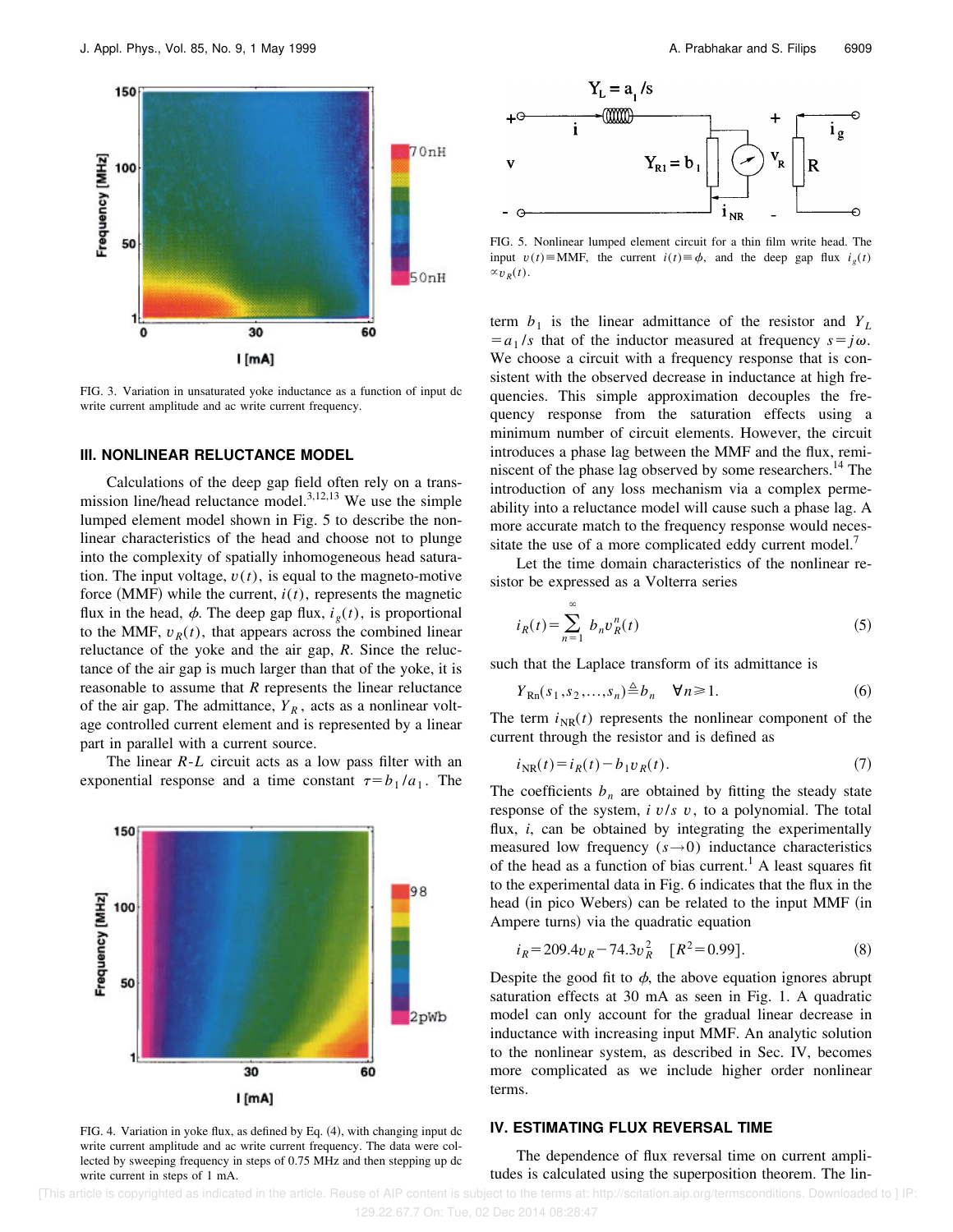

FIG. 6. Change in flux enclosed by the write coils as a function of input MMF, calculated by applying Eq.  $(4)$  to the data in Fig. 1. The dashed line is a least squares quadratic fit through the data points, corresponding to Eq.  $(8)$ .

ear circuit is solved for the potential  $V_{R1}$  across the nonlinear element with the current source initially open circuited. We use the value of  $V_{R1}$  to determine the value of the nonlinear current source  $I_{NR}$ , short the voltage source and then calculate the potential,  $V_{R2}$  across the nonlinear element. The total MMF that appears across the linear reluctance *R*, will be the sum of the two potentials. Since  $I_{NR}$  is actually a dependent current source, superposition introduces an error in our analysis. However, with a weak nonlinearity in the system, we expect the error to be small. This approach, as outlined by Chua and  $Ng<sub>15</sub>$ , allows us to estimate the nonlinear response of the circuit via Laplace transforms.

An analysis of the circuit in Fig. 5 yields

$$
V(s) = I(s) \left[ \frac{s}{a_1} + \frac{1}{b_1} \right] - \frac{1}{b_1} I_{NR}(s),
$$
 (9)

$$
V_R(s) = \frac{1}{b_1} [I(s) - I_{NR}(s)],
$$
\n(10)

which can be rewritten as

$$
V_R(s) = \frac{1}{\Delta(s)} \left[ a_1 - s \right] \begin{bmatrix} V(s) \\ I_{\text{NR}}(s) \end{bmatrix},\tag{11}
$$

where  $\Delta(s) \triangleq a_1 + b_1 s = a_1 (1 + \tau s)$ . Setting  $I_{NR} = 0$  yields the linear response of the circuit

$$
V_{R1}(s) = \frac{a_1}{\Delta(s)} V(s).
$$
 (12)

The nonlinear current is obtained from Eqs.  $(6)$  and  $(12)$  as

$$
I_{NR2}(s_1, s_2) = Y_{R2}(s_1, s_2) V_{R1}(s_1) V_{R1}(s_2)
$$
  
= 
$$
\frac{b_2 a_1^2}{\Delta(s_1) \Delta(s_2)} V(s_1) V(s_2).
$$
 (13)

With  $V(s) = 0$  and  $s = s_1 + s_2$ , we obtain the quadratic response from Eq.  $(11)$  as

$$
V_{R2}(s_1, s_2) = \frac{-(s_1 + s_2)}{\Delta(s_1 + s_2)} I_{NR2}(s_1, s_2).
$$
 (14)

To calculate  $v_R(t)$ , we input a step function of amplitude  $V_0$  with a Laplace transform

$$
V(s) = \mathcal{L}[v(t)] = \frac{V_0}{s}, \quad s > 0.
$$
 (15)

Substituting Eq.  $(15)$  in Eqs.  $(12)$  and  $(14)$  yields

$$
\frac{V_{R1}(s)}{V_0} = \frac{a_1}{s\Delta(s)} = \frac{1}{s} - \frac{\tau}{1 + \tau s},\tag{16}
$$

$$
\frac{V_{R2}(s_1, s_2)}{V_0^2} = \frac{(s_1 + s_2)a_1^2 b_2}{s_1 s_2 \Delta(s_1) \Delta(s_2) \Delta(s_1 + s_2)}.
$$
(17)

 $V_{R2}(s_1, s_2)$  is converted back to the form  $V_{R2}(s)$  via an *associated transform*<sup>16</sup>

$$
V_{R2}(s) = \frac{1}{2\pi i} \int_{\sigma - i\infty}^{\sigma + i\infty} V_{R2}(s - s_2, s_2) e^{s_2 t} ds_2
$$
  
= 
$$
\frac{4V_0^2 b_2}{a_1} \left[ \frac{1}{1 + \tau s} - \frac{1}{2 + \tau s} + \frac{1}{(1 + \tau s)^2} \right].
$$
 (18)

Finally, the time domain response is obtained as

$$
v_R(t) = \mathcal{L}^{-1} [V_{R1}(s) + V_{R2}(s)]
$$
  
=  $V_0 (1 - e^{-t/\tau}) + \frac{4V_0^2 b_2}{b_1} e^{-t/\tau} \left(1 - \frac{t}{\tau} - e^{-t/\tau}\right).$  (19)

With the deep gap flux  $i_g(t) = v_R(t)/R$ , its time domain response in terms of a reduced time  $t' = t/\tau$  and a nonlinear amplitude  $\alpha \triangleq 4V_0b_2/b_1$ , is given by

$$
i_g(t') = \frac{V_0}{R} [1 - e^{-t'} (1 - \alpha + \alpha t') - \alpha e^{-2t'}].
$$
 (20)

As is expected for a quadratic *R*-*L* circuit, the time domain response to a step input signal has two decaying exponentials. The quadratic fit to the experimental data, as defined by Eq. (8), yields  $4b_2/b_1 \approx -1.4$ [ampere turns]<sup>-1</sup>. The flux reversal time  $(10\% - 90\%$  of maximum flux) for the nonlinear circuit is calculated using Eq.  $(20)$  and plotted versus write current in Fig. 7.

#### **V. DISCUSSION**

We present experimental evidence that suggests a coupling between the frequency response and the saturation of the yoke structure. The coupling is attributed to nonlinear loss mechanisms such as a dampening of eddy currents with the onset of saturation. Density plots over a two dimensional parameter space comprising of write current amplitude and frequency show a decrease in inductance as either parameter increases. We extend the phenomenological quasistatic determination of yoke flux<sup>7</sup> to include the frequency variations of the yoke inductance. The resulting frequency dependence of the flux is modeled using a nonlinear *R*-*L* reluctance circuit.

A nonlinear system theoretic approach provides an analytic alternative to contemporary piece-wise linear models used to estimate flux reversal times. Use of the superposition theorem in conjunction with Laplace transforms allows us to

 [This article is copyrighted as indicated in the article. Reuse of AIP content is subject to the terms at: http://scitation.aip.org/termsconditions. Downloaded to ] IP: 129.22.67.7 On: Tue, 02 Dec 2014 08:28:47